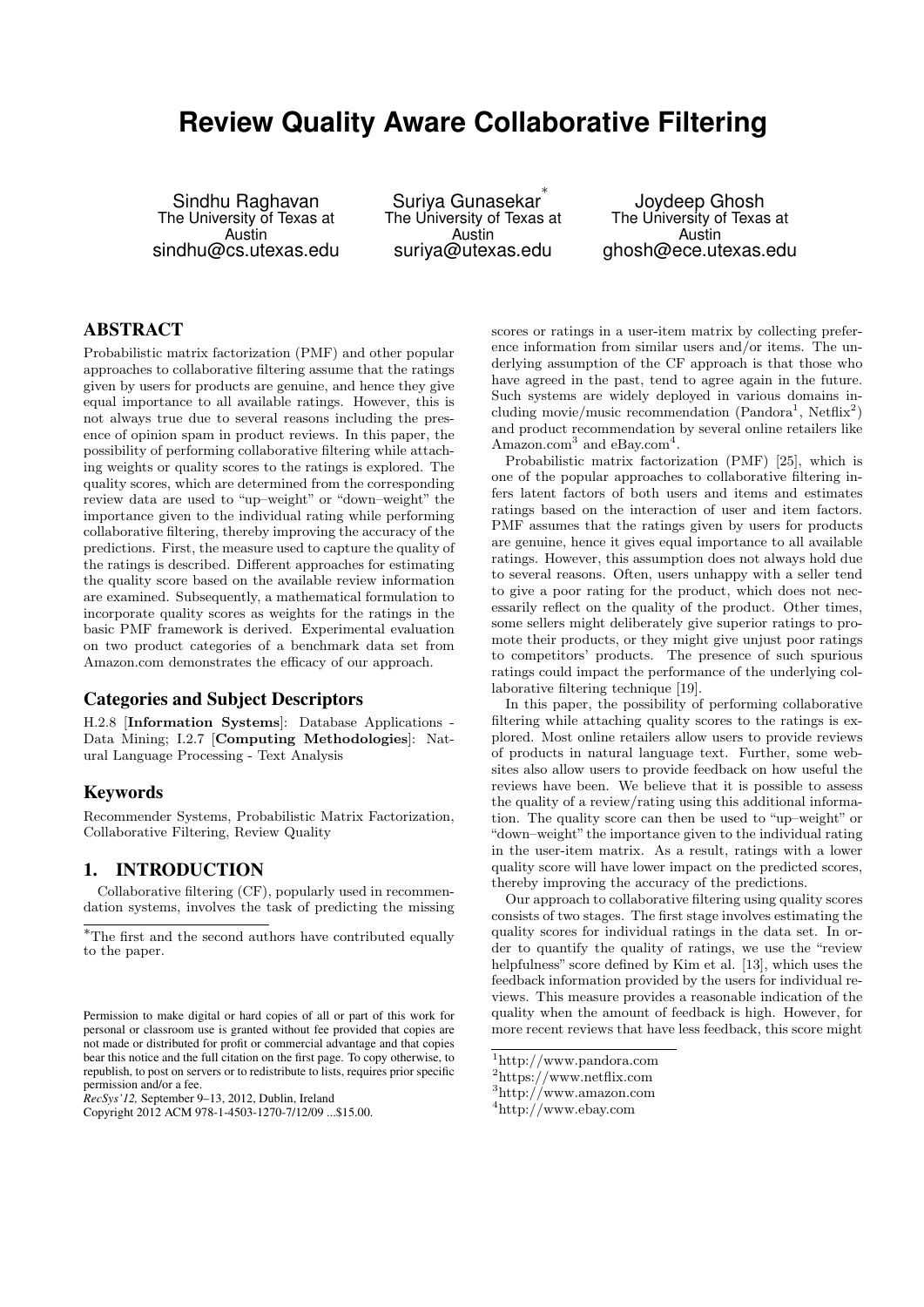not necessarily capture the true quality of the rating. For such reviews, the quality score is estimated using a regression model trained on reviews that have sufficient feedback. A variety of features extracted from the review text as well as user and review metadata information are used to train the regression model. In the second stage, the quality scores estimated from the previous stage are used as weights for the ratings in the probabilistic matrix factorization framework.

The novelty of our approach lies in the integration of quality scores based on product reviews with collaborative filtering to improve the performance of recommender systems. On the one hand, there is a large body of work on the analysis of online product reviews, especially in the area of assessing the helpfulness of online reviews [13, 7, 16] as well detecting opinion spam [11, 15, 28, 22]. On the other hand, there is also a fair amount of work in the area of collaborative filtering for recommender systems [14, 30, 27] using various approaches including PMF [25] and its Bayesian variant [26]. To the best of our knowledge, this is the first paper that tries to combine online product review helpfulness with collaborative filtering to improve the overall performance of recommender systems. The efficacy of our approach is demonstrated on two product categories from a benchmark data set from Amazon.com.

The rest of the paper is organized as follows. Related work in the area of opinion spam detection and collaborative filtering is reviewed in Section 2. In Section 3, the mathematical formulation of our model and the two stage approach to collaborative filtering using quality scores are described. The experimental methodology used to evaluate the performance of our approach is described in Section 4. Finally, the results of our experiments are discussed in Section 5.

#### 2. RELATED WORK

Kim et al. [13] proposed a quantitative measure based on the review feedback information to assess the helpfulness of reviews. They trained a regression model using various features extracted from the review text and predict the helpfulness score for new reviews. O'Mahony and Smyth [21] modeled the same problem as a classification task. Rather than predicting a score for helpfulness, they trained a classifier using reputation, content, social, and sentiment based features derived from user and item metadata to classify a review as helpful or unhelpful. Danescu-Niculescu-Mizil et al. [7] studied the correlation of different aspects of review metadata with review helpfulness. The results of their study showed that there is a strong correlation between the signed deviation of the review rating to the average rating of the product. Ghose and Ipeirotis [8] model the helpfulness of reviews as a function of the user subjectivity in the reviews. The user subjectivity is in turn predicted using a classifier trained on reviews that are subjective and objective.

There are several approaches proposed in the literature for opinion spam detection [11, 15, 22, 28]. Jindal and Liu [11] trained a classifier based on user, item, and review metadata to identify different categories of spam in online reviews. Liu et al. [15] proposed a method to detect low quality reviews in order to improve the quality of opinion summarization. They used expensive human annotation for the task of estimating the ground truth. Ott et al. [22] proposed approaches to detect fictitious and imaginative opinions that have been deliberately written to sound authentic. Deceptive spam is not easily noticeable by human readers

and hence it cannot be identified by user helpfulness votes, which we consider in our work. Ott et al. acquired 400 samples of spam reviews using Amazon Mechanical Turk<sup>5</sup> and 400 reliable genuine reviews from the Trip Advisor website<sup>6</sup> and trained a classifier using n-gram text features and other linguistic metadata.

There are other approaches in literature that identify spam reviews from the perspective of recommender systems [19, 20, 29]. O'Mahony et al. [20] examined the robustness of various collaborative recommendation techniques in the face of malicious attacks. They derived theoretical results on recommendation accuracy and stability in the presence of malicious agents. Mobasher et al. [19] analyzed various new attack models and their impact on recommendation algorithms through extensive simulation-based evaluation. In a more recent work, Wu et al. [29] proposed a semi–supervised learning algorithm to identify spam reviews/ shillings using user metadata. The spam reviews are then removed from the training set while performing collaborative filtering. However, none of these approaches provide a robust methodology to improve the performance of the recommendation systems in the presence of opinion spam.

The current approaches to recommendation systems are usually classified as content-based [2, 3], collaborative [24, 25, 26], and hybrid recommendations [18, 2, 1]. Content based approaches predict the recommendations from user and item profiles derived from characteristic features of users and items, such us demographic data and product descriptions. An alternative approach to recommendation that is heavily used when rich user and item information is not available is collaborative filtering (CF). CF makes use of past user preferences to make predictions for the future. CF algorithms try to identify similarities between users and items to predict user preferences. There are several memory based and model based approaches to collaborative filtering for recommender systems [27, 14, 25]. The most successful methods for CF are the latent factor models based on probabilistic matrix factorization (PMF) [25, 26]. The PMF model is described in more detail in Section 3. Yifan, Koren, and Volinsky [10] proposed an approach that uses implicit feedback about users likes and dislikes(as produced in signed networks), to assign weights for the raw ratings obtained.

### 3. MODEL

The two–stage model for performing collaborative filtering with quality scores is proposed here. In Stage  $1$ , the quality scores of ratings using the review and user data are estimated. In *Stage 2*, these quality scores are used as weights assigned to ratings and weighted probabilistic matrix factorization is performed on the ratings to predict new recommendations.

The following notation is used in the rest of the paper. There are  $n$  users and  $m$  items in the system. The users are indexed by  $i \in \{1, 2, \ldots, n\}$  and items by  $j \in \{1, 2, \ldots, m\}$ . The user-item rating matrix is represented as  $Y \in \mathbb{R}^{n \times m}$ , where  $y_{ij}$  represents the rating given by the *i*th user to *j*th item. Given the sparsely populated matrix  $Y$ , the task of  $CF$  is to estimate the missing entries of  $Y$ . To perform  $CF$ , the probabilistic matrix factorization approach is used, in which the rating matrix  $Y$ , is approximated as a product of

 ${\rm ^5}$  https://www.mturk.com

<sup>6</sup>http://www.tripadvisor.com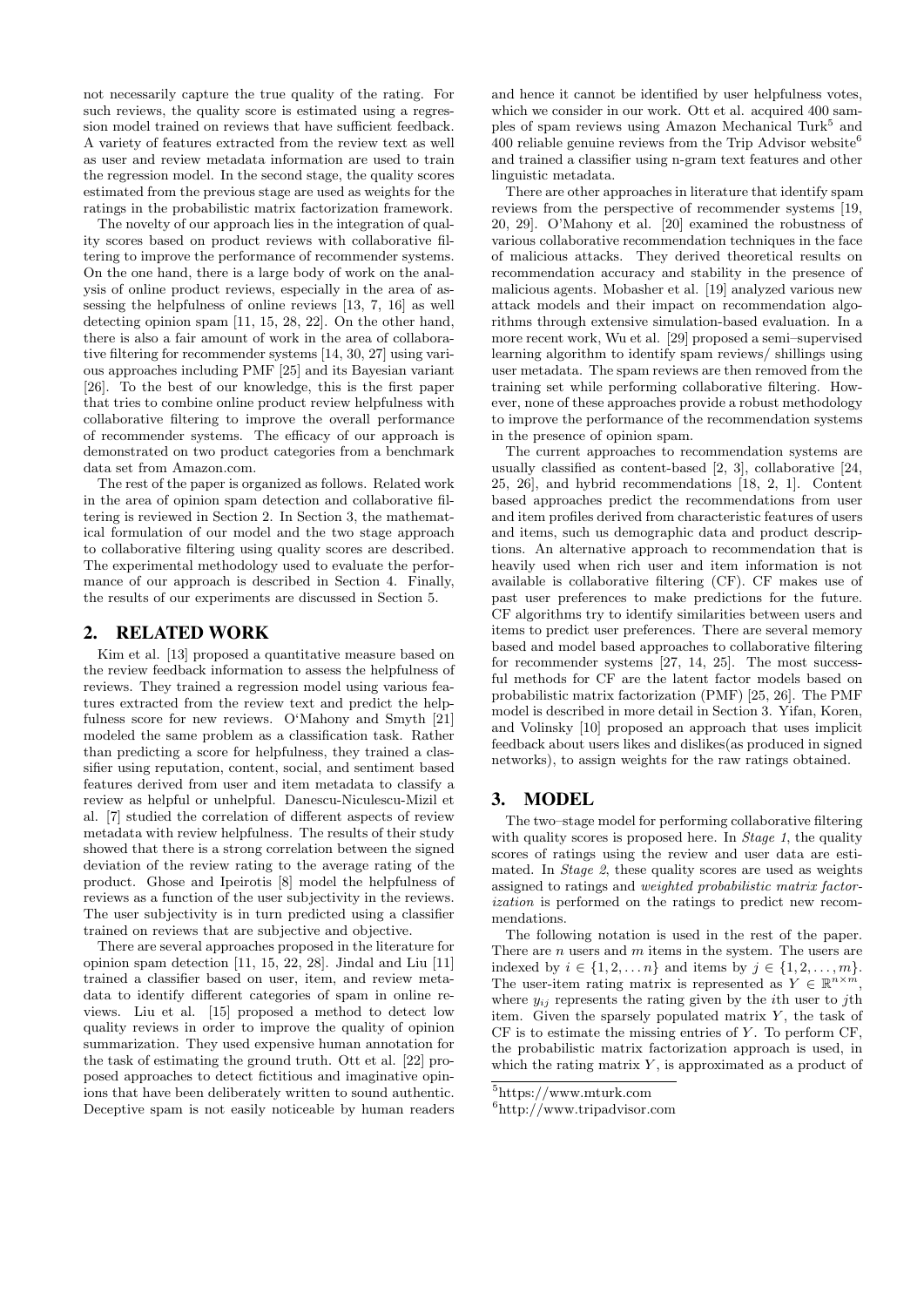

Figure 1: Graphical model for the two stage approach to recommender systems

two low rank matrices,  $U \in \mathbb{R}^{n \times d}$  and  $V^T \in \mathbb{R}^{m \times d}$ , which represent the user and item latent factors respectively. The latent factor vector of user i is denoted as  $\mathbf{u}_i$  and that of item j as  $v_i$ . Independent Gaussian priors are used for user and item latent factors. With each rating,  $y_{ij}$ , a quality score,  $w_{ij}$  is associated, which is estimated from the corresponding review. The user and item meta data and review based features, which are used in the estimation of quality scores are represented by  $\mathbf{a_i}$ ,  $\mathbf{b_j}$  and  $\mathbf{c_{ij}}$  respectively. The standard deviations associated with the user and item latent factors are given by  $\sigma_U$  and  $\sigma_V$  respectively. Finally, The standard deviation associated with the model for ratings is given by  $\sigma_Y$ . The graphical model for our approach is given in Figure 1.

### 3.1 Stage 1: Quality Score Estimation

Stage 1 involves estimating the quality score for individual ratings. The quality score for a rating is reflective of the authenticity of the rating. Most websites like Amazon and Yelp allow users to indicate if reviews were helpful or not. The amount of positive feedback obtained by a product review is indicative of the authenticity of the corresponding rating. As a result, any measure that uses the feedback information is useful for measuring the quality of the rating. Kim et al. [13] have proposed the measure below to quantify helpfulness for online product reviews based on the feedback information, which we use as the quality score.

$$
helpfulness = \frac{Number of helpful votes}{Total number of votes}
$$
 (1)

The quality score computed as described above is a fair indication of quality if the amount of feedback is sufficiently high. However, for more recent reviews that have low feedback, this score might not necessarily capture the true quality of the rating. For such reviews, the quality score is estimated using a regression model trained on those reviews that have sufficient feedback.

First, a regression model is trained using features extracted from those reviews/ratings that have sufficient feedback. The quality score computed using the formula described above is used as the response variable in the regression model. For a review/rating that has low user feedback, the quality score is predicted using the trained regression model. Several features were examined for training the regression model:

#### • Text based features

In most online websites, ratings are accompanied by reviews written by the users in natural language text. Several different features were extracted from the review text for training the regression model:

1. Unigram counts or bag-of-words features

Kim et al. [13] have demonstrated that the unigram counts or bag-of-words based features have been very useful for predicting the helpfulness score. In our approach also, bag-of-words features were extracted from the review text to train a regression model.

2. Features from topic modeling

Each review can be seen as being composed of words from several different latent topics. For instance, words like amazing, awful, terrible, etc. mainly convey a user's subjective opinion about the product. On the other hand, words that describe technical features of the product convey a more objective opinion about the product. Typically, reviews that are less genuine, and hence less useful are dominated by words from the former topic, while the more useful reviews have a larger proportion of words from the latter topic. The overall quality of the review could be influenced by the distribution of such latent topics. One approach to discovering these latent topics in natural language text involves using techniques from topic modeling like Latent Dirichlet Allocation (LDA) [5]. In our approach, LDA was applied to discover latent topics in the review text. The latent topic probabilities were then used as features to train the regression model.

#### • Metadata based features

Along with the natural language text, most reviews are associated with various other information about the user as well as the product, which were used as features to train the regression model. Specifically, the average rating given to the user, which indicates how useful his reviews have been, duration for which the review has been around, deviation of the rating from the mean rating of the product, length of the title of the review, and length of the review text were used as features in our approach. Note that item based metadata information was not used as features in the regression model since item related features do not necessarily impact the quality of the review.

#### • Text and metadata based features

In our third model, features extracted from both natural language text and metadata were used to train a regression model.

### 3.2 Stage 2: Collaborative Filtering

In Stage 2, the quality scores estimated in Stage 1 are used to build a recommendation system based on collaborative filtering. Among the methods used for collaborative filtering, latent factor models have been shown to give the best performance in most scenarios. Thus for our analysis,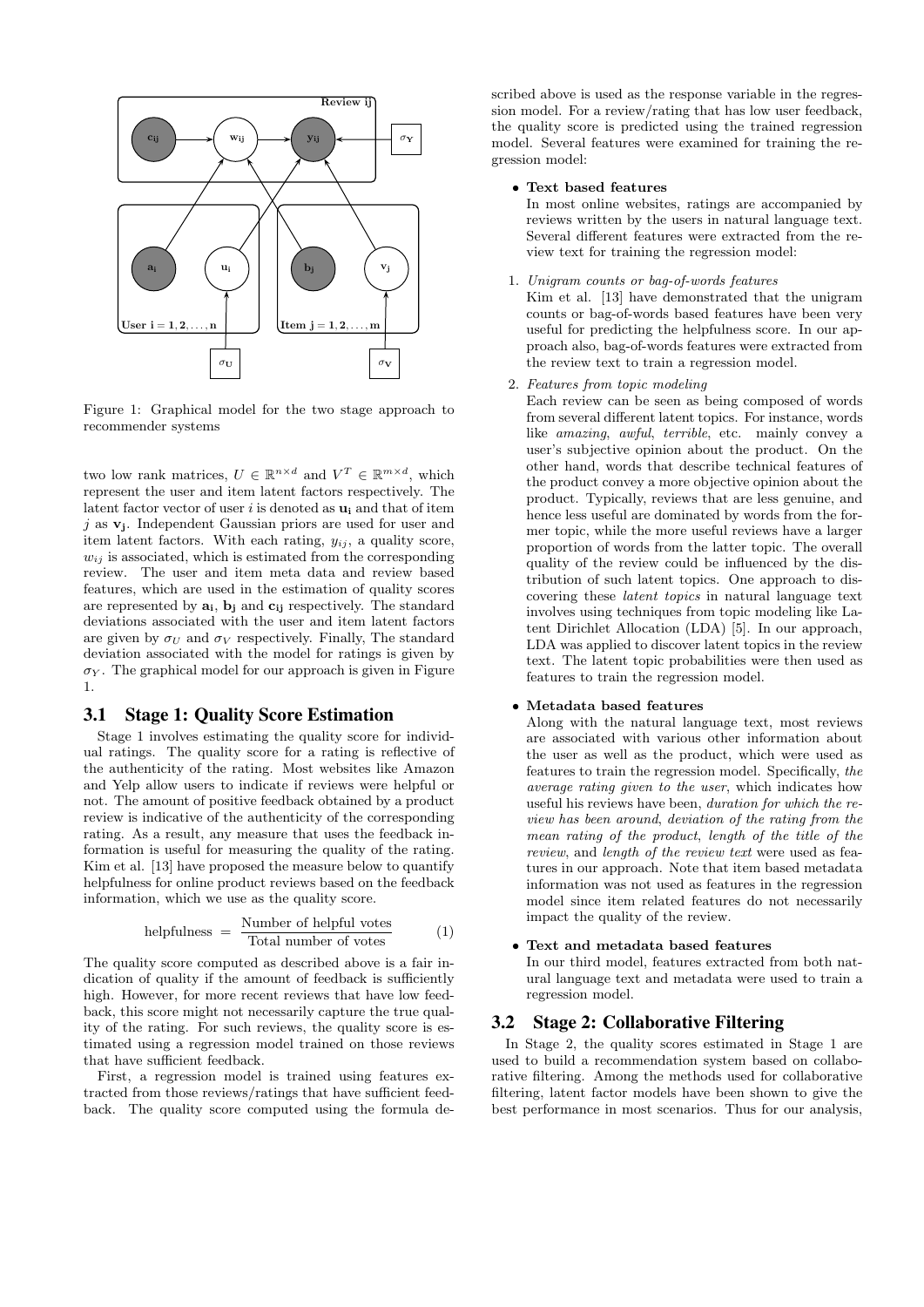we adapt the probabilistic matrix factorization framework [25] to incorporate quality scores. This method can be trivially extended to other matrix factorization based models.

The PMF model aims at inferring latent factors of users and items from the available ratings. The missing ratings are estimated based on the interaction of user and item latent factors. These factors represent various hidden dimensions of users' tastes and preferences. The  $n \times m$  matrix of ratings, Y, is approximated as  $Y = UV^T$ , where  $U \in \mathbb{R}^{n \times d}$  and  $V^T \in \mathbb{R}^{m \times d}$ . The priors for U and V are assigned as follows:

$$
P(U|\sigma_U^2) = \prod_{i=1}^n P(\mathbf{u_i}|\sigma_U^2), \ P(V|\sigma_V^2) = \prod_{j=1}^m P(\mathbf{v_j}|\sigma_V^2) \ (2)
$$

where,

$$
P(\mathbf{u_i}|\sigma_U^2) = \mathcal{N}(\mathbf{u_i}|0, \sigma_U^2 \mathbf{I})
$$
  
\n
$$
P(\mathbf{v_j}|\sigma_V^2) = \mathcal{N}(\mathbf{v_j}|0, \sigma_V^2 \mathbf{I})
$$
\n(3)

 $\mathcal{N}(x|\mu, \sigma^2)$  represents the Gaussian distribution with mean  $\mu$  and variance  $\sigma^2$  evaluated at x. For vector valued variables,  $\mathcal{N}(\mathbf{x}|\mu, \Sigma)$  represents the multivariate Gaussian distribution with mean  $\mu$  and variance  $\Sigma$  evaluated at **x**. Also,  $\sigma_U^2$  and  $\sigma_V^2$  are the variances associated with user and item latent factors respectively.

In a traditional PMF setting, the rating matrix  $Y$  is modeled as:

$$
P(Y|U,V) = \prod_{i=1}^{n} \prod_{j=1}^{m} \left[ \mathcal{N}(y_{ij} | \mathbf{u_i}^T \mathbf{v_j}, \sigma_Y^2) \right]^{I_{ij}} \tag{4}
$$

where  $I_{ij}$  is the indicator variable indicating if the rating  $y_{ij}$  is available and  $\sigma_Y^2$  is the variance associated with the model for the ratings.

We now modify the existing collaborative filtering framework to weight the ratings using the quality scores estimated in Stage 1. The quality score is modeled as a factor which inversely affects the variance of the prediction from the mean of the factor model. The intuition is that higher quality ratings are given a prior with lower deviations from the model and thus their deviations from the model mean are more heavily penalized. On the other hand, low quality scores are allowed larger deviations from the model mean. We keep the same priors for  $U$  and  $V$ , as in Equation 3. Our new prior on  $Y$  is given by:

$$
P(Y|U,V) = \prod_{i=1}^{n} \prod_{j=1}^{m} \left[ \mathcal{N}\left(y_{ij} | \mathbf{u_i}^T \mathbf{v_j}, \frac{\sigma_Y^2}{w_{ij}}\right) \right]^{I_{ij}} \tag{5}
$$

where  $I_{ij}$  is the indicator variable indicating if the rating  $y_{ij}$ is available.

Maximizing  $log$  posterior of observed  $Y$  in this model leads to the minimization objective given below, which follows an intuitive interpretation of minimizing the weighted squared error of the observed ratings, regularized appropriately:

$$
L(\theta) = \sum_{i,j} I_{ij} [w_{ij} (y_{ij} - {\bf u_i}^T {\bf v_j})^2] + \lambda_1 ||U||_F^2 + \lambda_2 ||V||_F^2
$$
 (6)

where  $\lambda_1 = \sigma_Y^2/\sigma_U^2$  and  $\lambda_2 = \sigma_Y^2/\sigma_V^2$  are the regularization parameters and  $\|\dot\|_F$  is the Frobenius norm of a matrix. In our experiments we take  $\lambda_1 = \lambda_2 = \lambda$ . The above objective is a differentiable function in  $u_i$  and  $v_j$  and the maximization can be performed using the Stochastic Gradient Descent (SGD) algorithm.

|                           | <b>Books</b> | Audio CDs |
|---------------------------|--------------|-----------|
| Total Users               | 772674       | 46491     |
| Total Items               | 493991       | 29477     |
| No. Ratings in Training   | 1677892      | 75518     |
| No. Ratings in Validation | 41081        | 902       |
| No. Ratings in Test       | 105285       | 2683      |

Table 1: Various statistics about the data sets used in experimental evaluation.

## 4. EXPERIMENTS

### 4.1 Data set

Amazon.com is an online retailer that sells products like books, movies, furniture etc. Amazon widely employs recommender systems to recommend products to users based on the user's purchase and rating history. In our work, we use the open source data set provided by Jindal and Liu [11]. The categories of Books and Audio CDs were used for experimental evaluation as they have a reasonable number of users, products, and reviews. The other categories had a very small number of reviews, and hence were not used in our experiments. Each data set consists of three types of information:

- 1. Review information consisting of user ID, product ID, time stamp, text and title of the review text, rating, and feedback statistics in the form of helpful and unhelpful votes by users.
- 2. User information consisting of explicit user metadata such as name, location, and a few derived statistics based on the number of reviews written by the user, rank of user, etc.
- 3. Product information consisting of product specific details like category, brand, price, description, etc.

#### 4.2 Data Preprocessing

Our first preprocessing task was to eliminate multiple reviews for a single user-item pair. This could be due to errors in data transmission on the internet due to which the same review might have appeared multiple times, thereby resulting in duplicate reviews. Other times, it could just be that the user's opinion of a product might have changed over time. In the event that multiple such reviews were present, the latest one was retained and the rest were discarded. Secondly, the entire set of ratings was split into training, validation, and test sets for the recommendation system based on time. The reviews in validation appeared after the ones in training and the reviews in test were posted later than those in validation. Finally, to avoid cold start scenarios, those entries from validation and test set for which either the user or the item was not seen in the training set were removed. Table 1 gives details about the two data sets used in experimental evaluation.

#### 4.3 Regression

Regression models were trained for predicting quality scores using three different sets of features – text, metadata, text and metadata. For the Books data set, all those reviews in the training set that had feedback from more than 50 users were used for training the regression model. Since the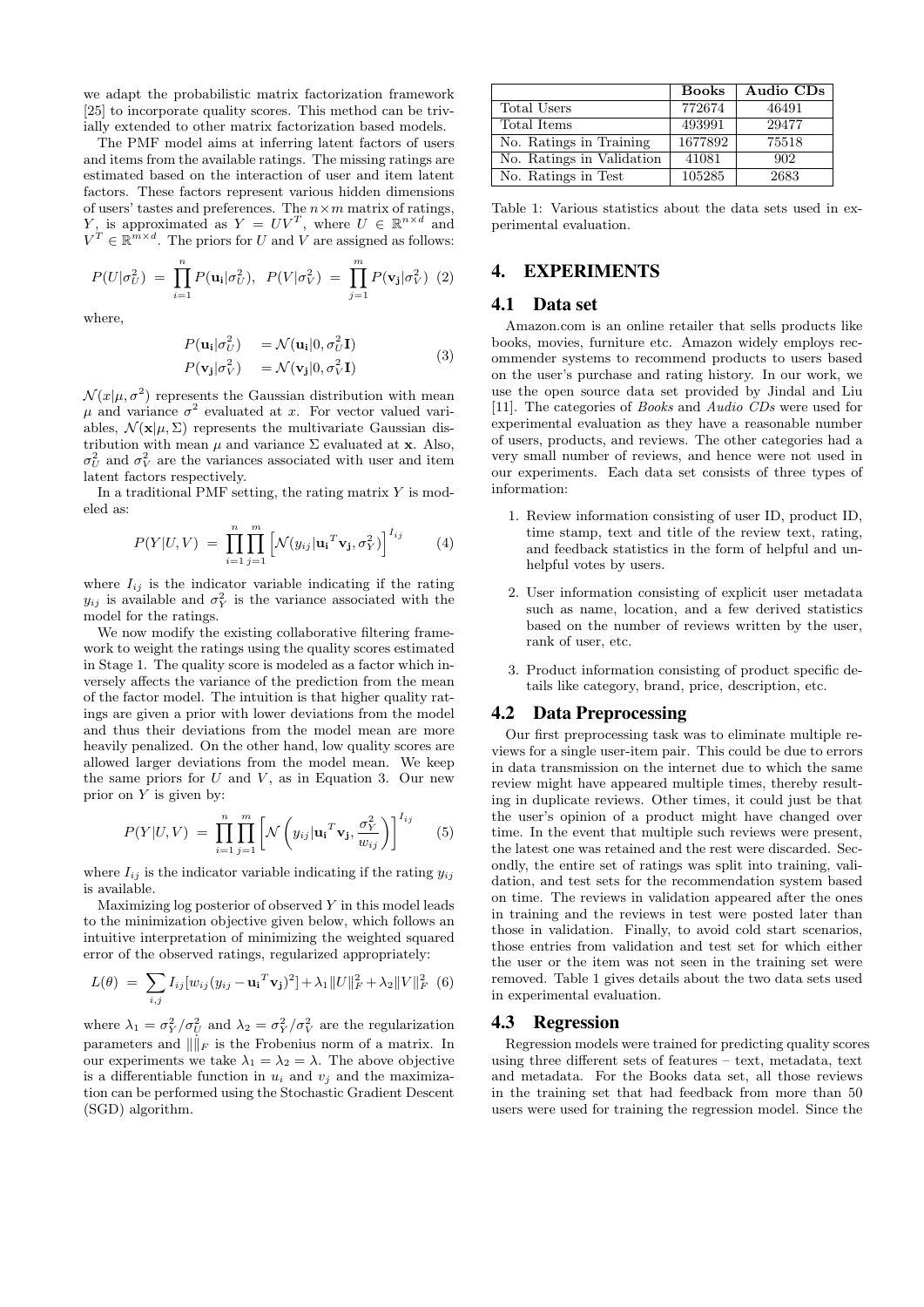

Figure 2: Histogram of words in the reviews in the Books data set.

training set for Audio CDs had reviews with fewer users providing feedback, reviews that had feedback from more than 20 users were used for training the regression model. The methodology used to extract different types of features for training the regression model is described below:

• Extracting Bag-of-Words features

The SRI Language Modeling Toolkit<sup>7</sup> was used to extract unigram counts for bag-of-words features. Commonly occurring stop words were removed while extracting bag-of-words features. Unigram counts were normalized to obtain term frequency values, which were used as features to the regression model. There were around 760,000 unique words in total in the Books data set and around 128,000 unique words in the Audio CDs data set. Following the Zipf's law, a large number of these occurred very rarely in the entire corpus. Figure 2 gives the histogram of words with frequency for the Books data set. The histogram of words from reviews in the Audio CDs data set looked similar. Since a majority of the words occurred very rarely in the corpus and also since quite a few of them were not even valid English words, words that occurred less than 10 times in our corpus were eliminated from the analysis. This reduced the number of features by almost 10 times.

#### • Extracting features using LDA

David Blei's LDA implementation<sup>8</sup> was used to identify latent topics in the review text. With the reduced set of words, LDA was scalable on the large number of reviews we dealt with. LDA was run with 5, 10, and 50 latent topics and the latent topic probabilities were used as features to train the regression model. The resulting models are called  $LDA_5$ ,  $LDA_{10}$ , and  $LDA_{50}$ respectively.

• Extracting metadata features Metadata-based features were extracted as described in Section 3.1. All metadata features were scaled to a value between 0 and 1 by the transformation suggested

in [9],  $\tilde{f} = \frac{\log(f+1)}{1+\log(f+1)}$ , where f is the original value of the feature.

Regression models were trained using the techniques described below:

#### • Logistic Regression

Since the quality scores lie in the range 0 to 1, logistic regression was suitable as the predicted values from the logistic regression model lie between 0 and 1. Logistic regression requires the response variable in the training set to be either 0 or 1. An alternate approach to specifying the response variable in logistic regression involves specifying the number of successes and total trials for a given example during training. In our context, this corresponds to specifying the number of users that found the review useful and the total number of users that provided feedback for a given review. Logistic regression models were trained by specifying the response variable in terms of the number of users that provided useful feedbacks and total number of users that provided feedback using features extracted from LDA and metadata.

#### • Support Vector Regression

Support Vector Regression (SVR) [12] was used for bag-of-words features extracted from natural language text since it can handle any number of features and feature vectors of arbitrary size. One issue with SVR is that it does not guarantee to predict a value between 0 and 1 for the test example. To overcome this, quality scores of the reviews were mapped to real values using the inverse logistic function. The mapped scores were used as response variables to train the SVR model. The predicted value for a test sample was then passed through the logistic function to get the quality score. The linear kernel was used since it performed the best in our preliminary experiments. Note that SVR was used only when feature vectors were not of fixed size, like in bag-of-words, since the implementations of logistic regression and LASSO used in our experiments were inefficient for large feature vectors due to the lack of support for sparse vector representation.

#### • LASSO Regression

For features extracted from metadata and LDA, a regression model was trained using lasso regression since it helps identify more useful features from the entire set. Like in SVR, quality scores of the reviews were mapped to real values in  $\mathbb R$  using the inverse logistic function, and the predicted scores were later mapped back to get a value between 0 and 1. The python interface for LASSO in Sklearn package [23] was used in our experimental evaluation.

#### 4.4 Collaborative Filtering

For the baseline estimate, the default implementation of PMF in Graphlab [17], which uses alternating least squares method to perform factorization was used. The number of latent factors was set to  $D = 40$ . Grid search was performed to tune the regularization parameter  $\lambda$  using the validation data set over the range of 0.01 to 0.8. Note that the weighted PMF approach defined in Section 3.2 has the same objective as the one formulated in [10], though the latter derives the model for a system that has implicit feedback about users

<sup>7</sup>http://www.speech.sri.com/projects/srilm

<sup>8</sup>http://www.cs.princeton.edu/ blei/lda-c/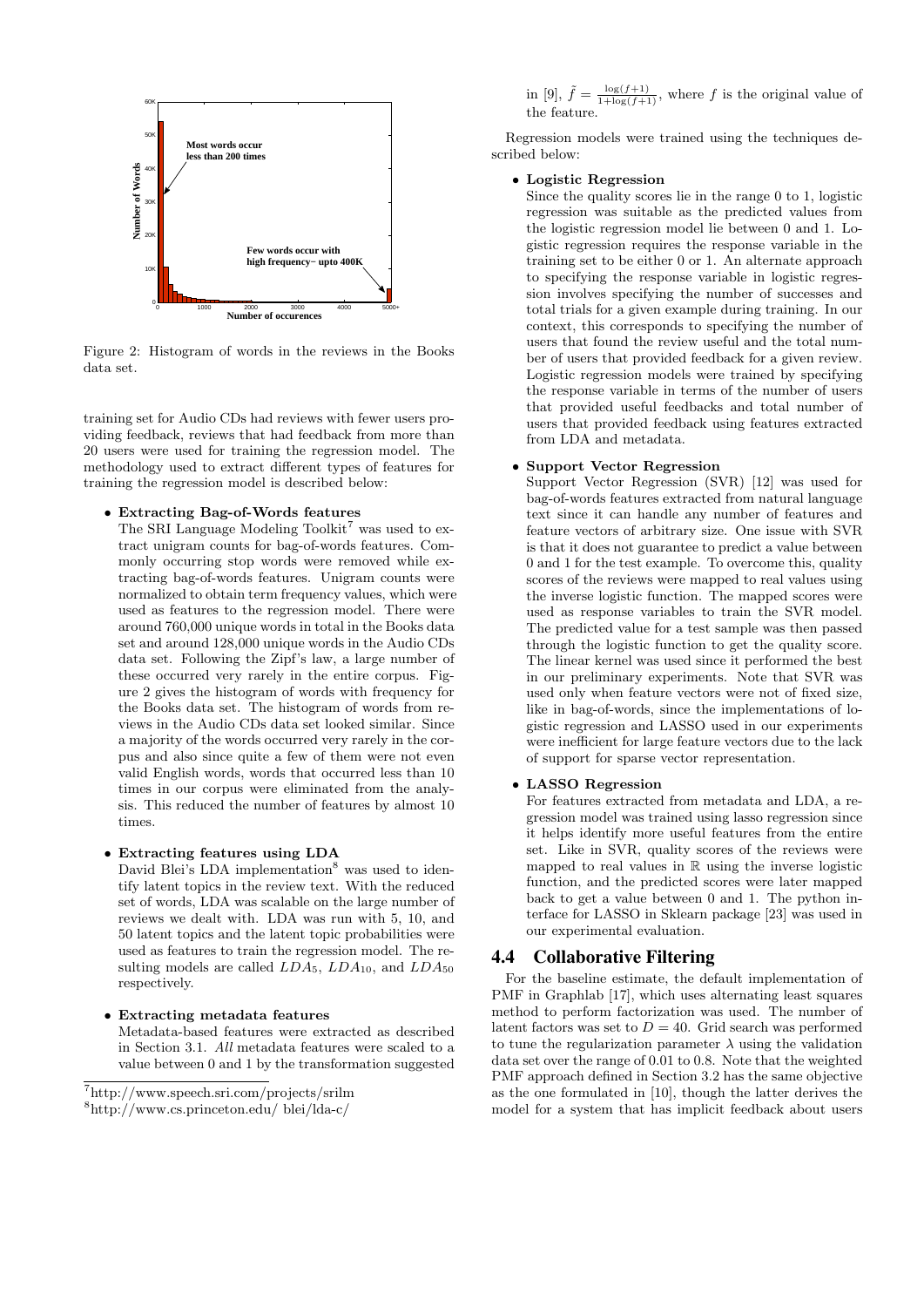| Model                      | Books | Audio CDs |
|----------------------------|-------|-----------|
| $LR$ -metadata             | 0.24  | 0.25      |
| LR-metadata $+LDA_5$       | 0.23  | 0.24      |
| LR-metadata $+LDA_{10}$    | 0.23  | 0.23      |
| LR-metadata $+LDA_{50}$    |       | 0.24      |
| LASSO-metadata             | 0.30  | 0.25      |
| LASSO-metadata $+LDA_5$    | 0.26  | 0.25      |
| LASSO-metadata $+LDA_{10}$ | 0.26  | 0.23      |
| LASSO-metadata $+LDA_{50}$ |       | 0.26      |
| SVR-bag-of-words           | 0.27  | 0.35      |
| SVR-metadata+bag-of-words  | 0.24  | 0.27      |

Table 2: RMSE for 10-fold cross validation on the training set for different regression models in Stage 1. "LR", "LASSO", and "SVR" refer to the models in which quality scores are predicted using logistic regression, LASSO regression, and support vector regression respectively.

likes and dislikes for certain items. The implementation of the latter objective in Graphlab was used to build our new recommendation system. The running time of this implementation is the same as that of the default implementation of PMF in Graphlab.

For the first baseline model, which we refer to as "vanilla PMF", probabilistic matrix factorization was performed by setting weights for all reviews to 1. For the second baseline, which we refer to as "second baseline", quality scores were estimated from the feedback votes for those reviews that had sufficient feedback (50 or more for Books and 20 or more for Audio CDs). For the remaining reviews, the weights were set to the average of the scores that were estimated using feedback information in the previous step and weighted probabilistic matrix factorization was performed. Initial experiments with these two models showed marginal improvement in the performance of latter over former. This observation supported the hypothesis that incorporating quality scores might improve the performance of the recommender system.

## 5. RESULTS AND DISCUSSION

## 5.1 Quality Score Estimation

10-fold cross validation was performed on the training set and root mean square error (RMSE) was computed to measure the performance of regression models. Table 2 shows the cross validation RMSE scores for different regression models. Note that due to computational complexity,  $LDA_{50}$ did not run till completion on the Books data set. Hence, results for  $LDA_{50}$  on the Books data set are not reported. Logistic regression models trained on both LDA and metadata based features perform the best on both data sets. In general, the performance of LASSO and logistic regression models trained only on LDA features is inferior to that of the models trained on both metadata and LDA features. Hence, we do not report results for LASSO and logistic regression models trained only on LDA features. The performance of logistic regression models trained only on metadata features is only slightly inferior to that of the best performing models, thereby indicating that the improvements obtained by adding LDA features are not be substantial. For a given set of features, logistic regression generally performs better than LASSO regression. SVR models trained on bag-of-words features generally perform poorly when compared to the other

models. Here again, the performance of the SVR model trained only on bag-of-words features is substantially inferior to that of the model trained on both metadata and bagof-words features. These results indicate that there might be a stronger signal in metadata based features for predicting the quality of reviews when compared to the current set of text features considered.

## 5.2 Collaborative Filtering

Table 3 shows the RMSE for different models on the test set for both Books and Audio CDs. On the Books data set, all models including the second baseline outperform the vanilla PMF, while on Audio CDs data set, a majority of the models outperform the vanilla PMF. Lack of sufficient data in the Audio CDs data set could possibly be the reason for inferior performance of some models. Due to lack of reviews with sufficient feedback, less reliable reviews were used to train the regression models in Stage 1. As a result, the accuracy of the scores predicted by Stage 1 could be inferior, thereby impacting the overall quality of the predictions on the Audio CDs data set.

Logistic regression model trained on metadata features is the best performing model on the Books data set and it results in an improvement of 0.0355 (2.49%) over vanilla PMF and  $0.0344$  (2.41%) over the second baseline. However, on the Audio CDs data set, SVR trained on metadata and bag-words features is the best performing model, with a performance improvement of 0.0175 (1.27%) over vanilla PMF and 0.0128 (.93%) over the second baseline. In general, models trained only on metadata based features perform better than those trained on both LDA and metadata based features indicating strong signals from the metadata features used – time stamp, length of review text, length of review title, rank of the user and deviation of the rating from the mean rating of the product. Even though models trained with text based features are outperformed by the metadata based models, they still show significant improvement over the baseline models on both data sets, which warrants further investigation into linguistic feature engineering on review text. Overall, our results indicate that incorporating quality scores as weights for ratings in collaborative filtering improves the performance of recommender systems.

In our last experiment, the impact of using ratings with low quality scores in training the PMF was studied. Our hypothesis was that ratings with poor quality scores could possibly affect the predictions adversely, and hence eliminating them during training might further improve the performance of recommender systems. Figures 3 shows the distribution of quality scores from LR-metadata, which is the best performing model on the Books data set. While most of ratings have reasonably high quality scores, a small number of them have fairly poor quality scores. Analysis of the distribution of quality scores from SVR-metadata+bag-ofwords, the best performing model on the Audio CDs data set yielded similar results. In our experiment, all ratings with a quality score less than 0.4 were eliminated and PMF was performed with the remaining ratings using the best performing model on both data sets. The results from these experiments, which we call "Best-Model-Low-Quality-Scores-Dropped" are shown in Table 3. Eliminating low quality scores improved the results on the Audio CDs data set considerably, thereby supporting our original hypothesis. However, the performance on the Books data set dropped marginally.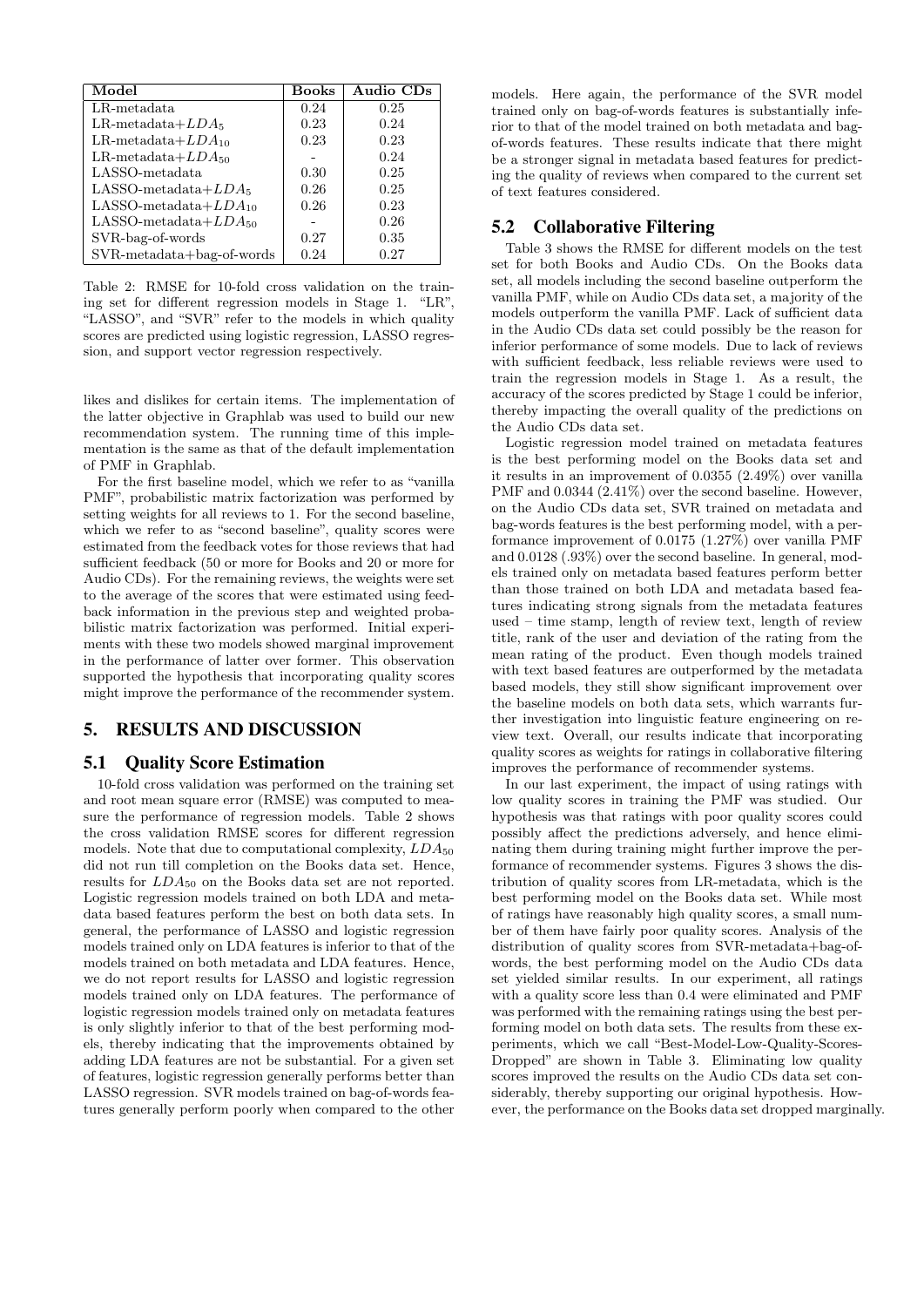| Model                                 | <b>Books</b>                | Audio CDs                   |
|---------------------------------------|-----------------------------|-----------------------------|
| Vanilla PMF                           | 1.4230 ( $\lambda = 0.35$ ) | 1.3739 ( $\lambda = 0.30$ ) |
| Second Baseline                       | 1.4219 ( $\lambda = 0.35$ ) | 1.3692 ( $\lambda = 0.20$ ) |
| LR-metadata                           | 1.3875 ( $\lambda = 0.25$ ) | 1.3664 ( $\lambda = 0.25$ ) |
| LR-metadata $+LDA_5$                  | 1.3972 ( $\lambda = 0.20$ ) | 1.3740 ( $\lambda = 0.25$ ) |
| LR-metadata $+LDA_{10}$               | 1.3966 ( $\lambda = 0.25$ ) | 1.3779 ( $\lambda = 0.25$ ) |
| LR-metadata $+LDA_{50}$               |                             | 1.3731 ( $\lambda = 0.25$ ) |
| LASSO-metadata                        | 1.3910 ( $\lambda = 0.30$ ) | 1.3662 ( $\lambda = 0.30$ ) |
| LASSO-metadata $+LDA_5$               | 1.3952 ( $\lambda = 0.30$ ) | 1.3634 ( $\lambda = 0.30$ ) |
| LASSO-metadata $+LDA_{10}$            | 1.3958 ( $\lambda = 0.30$ ) | 1.3745 ( $\lambda = 0.20$ ) |
| LASSO-metadata $+LDA_{50}$            |                             | 1.3680 ( $\lambda = 0.30$ ) |
| $SVR-metalata+bag-of-words$           | 1.4135 ( $\lambda = 0.30$ ) | 1.3564 ( $\lambda = 0.30$ ) |
| SVR-bag-of-words                      | 1.4219 ( $\lambda = 0.30$ ) | 1.3740 ( $\lambda = 0.30$ ) |
| Best-Model-Low-Quality-Scores-Dropped | 1.3945 ( $\lambda = 0.25$ ) | 1.3389 ( $\lambda = 0.30$ ) |

Table 3: Test RMSE for Books and Audio CDs data sets in Stage 2. "LR", "LASSO", and "SVR" refer to the models in which quality scores are predicted using logistic regression, LASSO regression, and support vector regression respectively.



Figure 3: Distribution of quality scores from LR-metadata, the best performing model on the Books data set.

## 5.3 Quality Indicators

Regression models were analyzed to identify features that impacted the quality of the rating. First, coefficients learned from LASSO and logistic regression on metadata features were examined on the two data sets. Both the regression models had learned similar coefficients for individual metadata features. On both data sets, the review length had the highest positive coefficient, while the deviation of the ratings from the mean rating had the highest negative coefficient from both models. These observations can be intuitively explained as longer reviews are indicators of a thorough analysis of the product by the reviewer and hence the reviewer's rating is highly reliable. On the other hand, a reviewer giving a rating that is highly deviant from the mean rating is likely to be a spammer with a malicious intention of either boosting or degrading a product popularity and hence the negative correlation with the quality. The other features like time stamp and review title length were found to be not very influential in estimating the quality as both regression models assigned low or near-zero coefficients to these features.

Next, regression coefficients learned using LASSO and logistic regression on the topics induced by LDA were examined on the Books data set. Logistic regression assigned more or less the same weights for all topics induced by LDA. However, LASSO regression was able to assign different weights to different topics induced by LDA. There were two topics induced by  $LDA_5$  that had negative coefficients. Some of the words from the former topic included information, good, great, excellent, guide, books, while the words from the latter topic included history, book, war, world, people, american. The remaining topics had low or near zero coefficients indicating that they did not play a significant role in determining the quality of the rating. While the words in the former topic indicate strong opinions which could be used to mask the real quality of the products, the words in the latter topic mostly describe different categories of books, which might not necessarily describe the quality of the product. In general, we found that LDA was more inclined to clustering thematic topics together rather than topics that were indicative of quality. This inability to distinguish thematic words from quality indicators is possibly one of the reasons for the modest performance of LDA-based features in our experiments. Our analysis of topics induced by  $LDA_{10}$  yielded similar results on the Books data set. Further analysis of words induced by LDA on the Audio CDs data set did not yield any interesting observations. Overall, these results emphasize the need for extraction of more sophisticated features from the review text.

In summary, incorporating quality scores or weights to ratings improves the performance of collaborative filtering in recommender systems. Our experiments with different types of features extracted from both review metadata and text indicate that some of the metadata-based features are highly indicative of the quality of the rating. Further, our experiments with text-based features also demonstrate promise, but also indicate the need for extraction of more sophisticated features from review text. Overall, we find that our two stage approach to collaborative filtering is a robust method that is capable of overcoming the negative effects caused by spurious reviews and ratings in recommender systems.

## 6. FUTURE WORK